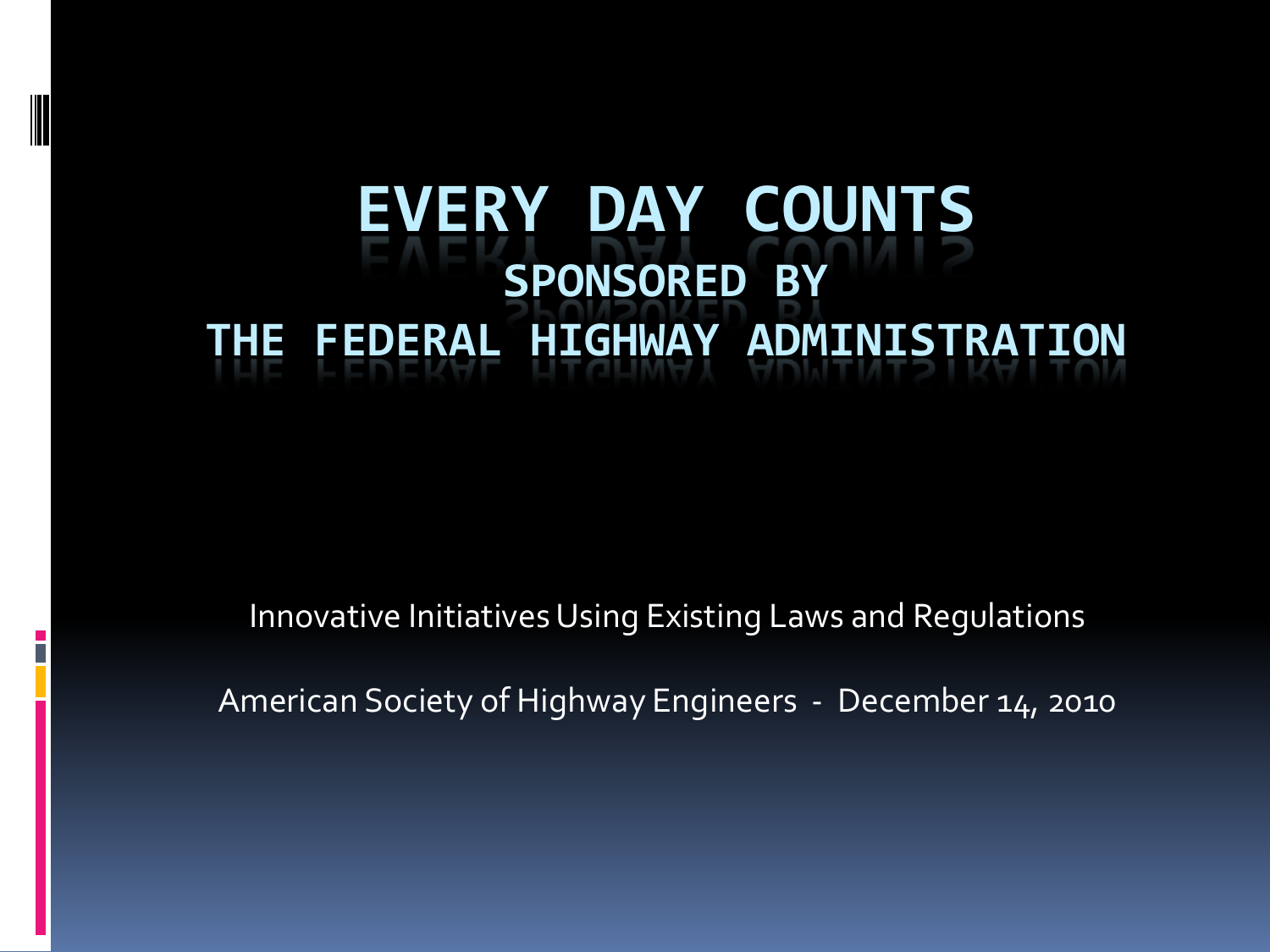## EDC Objectives

■ Reduce the time it takes to get a project from conception to construction using existing laws and regulations while focusing on a finite set of initiatives.

■ Make America's highways greener.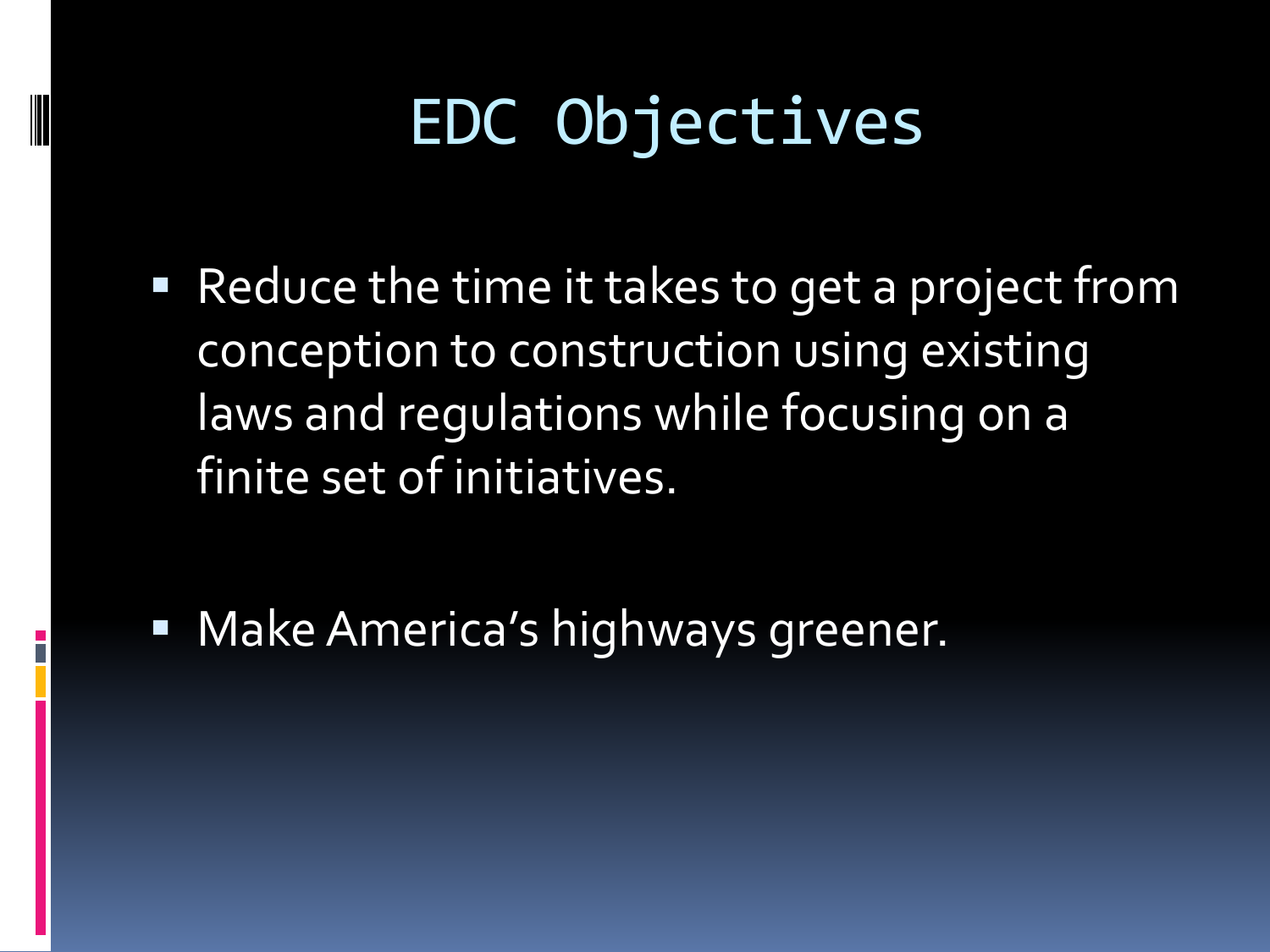## EDC's Three Components or Pillars

- Accelerating Technology and Innovation Development.
- **Shortening Project Delivery.**

**Accelerated Project Delivery Methods**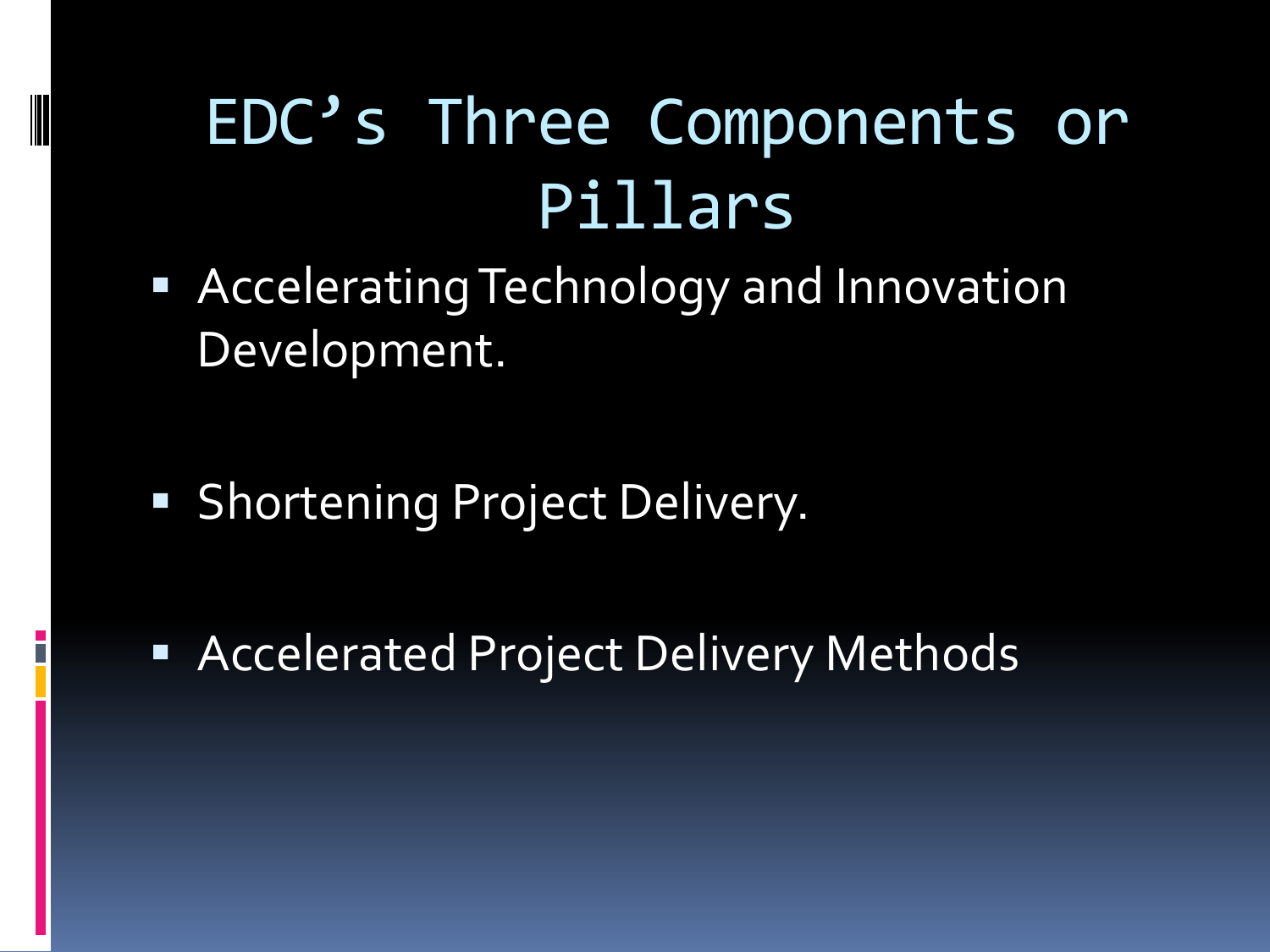# Pillar 1 Accelerating Technology and Innovation Deployment

- Warm Mix Asphalt
- **Prefabricated Bridge Elements and Systems**
- **Adaptive Signal Control Technology**
- **Safety Edge**
- Geosynthetic Reinforced Soil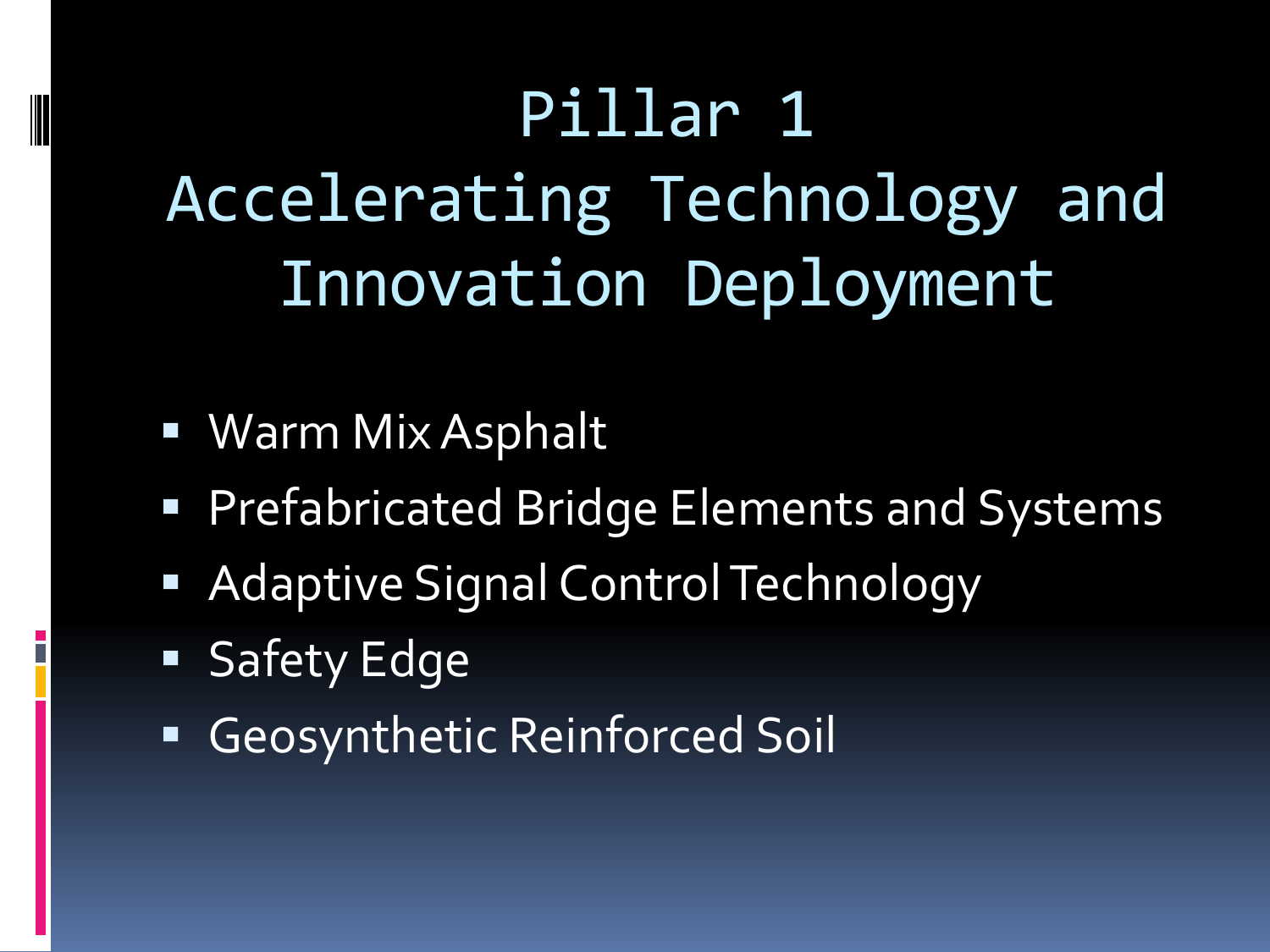Accelerating Technology and Innovation Deployment

- Warm Mix Asphalt
	- **Generic term for a variety of technologies that** allow asphalt to be produced and placed on the road at lower temperatures.
- **Prefabricated Bridge Elements and Systems** 
	- Includes a variety of time consuming task that no longer need to be done sequentially – building systems off site.
- **Adaptive Signal Control Technology** 
	- **E** Adjust the timing of red, yellow and green lights to accommodate changing traffic patterns.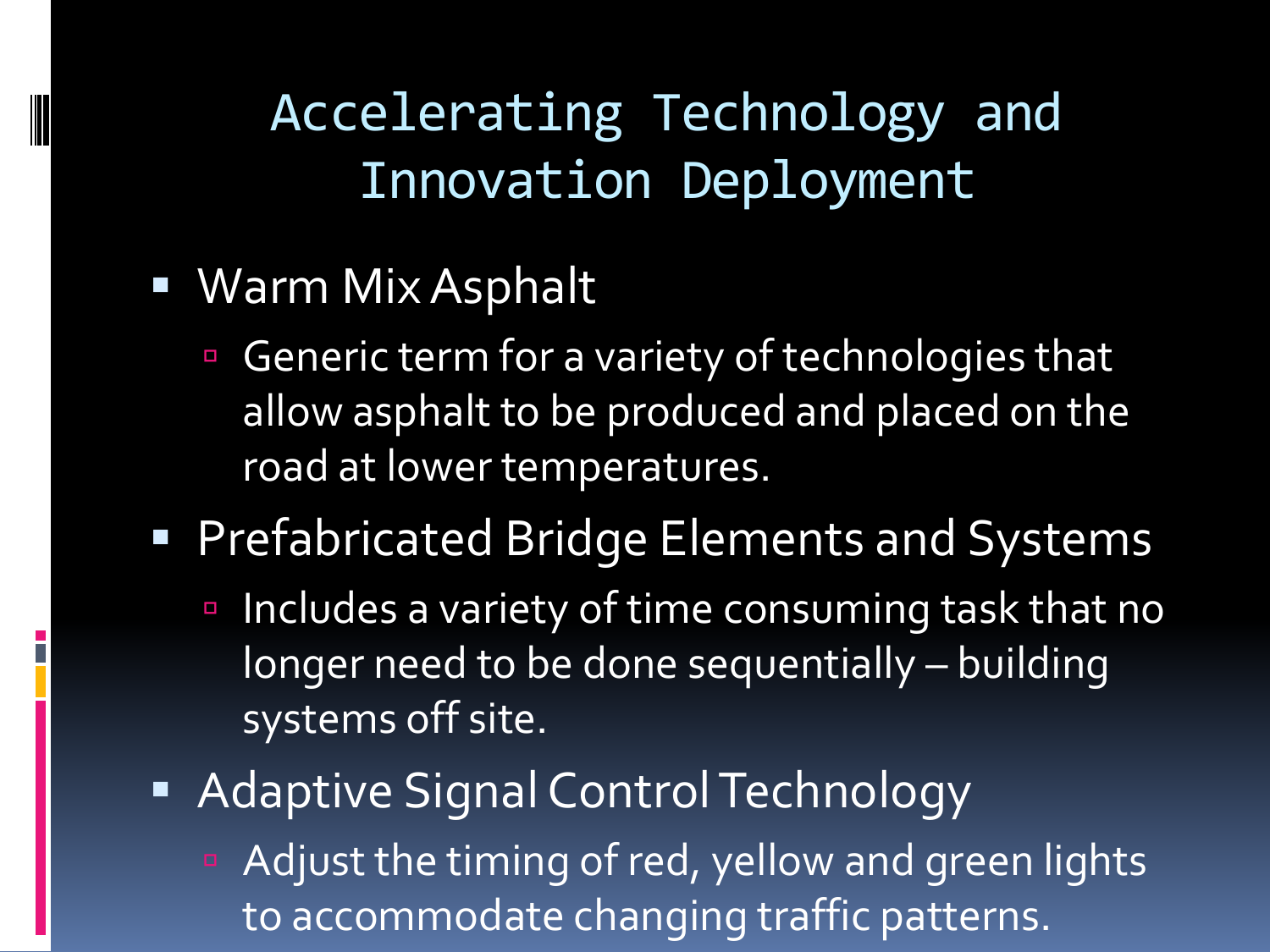Accelerating Technology and Innovation Deployment Continued

**Safety Edge** 

- A simple device that can be used to provide a 30 edge on pavements rather than a vertical drop-off.
- Geosynthetic Reinforced Soil
	- **EXTERNATION EXTENDITION IS Alternating layers of compacted granular fill** material and fabric sheets of geotextile reinforcement to provide support generally for bridges.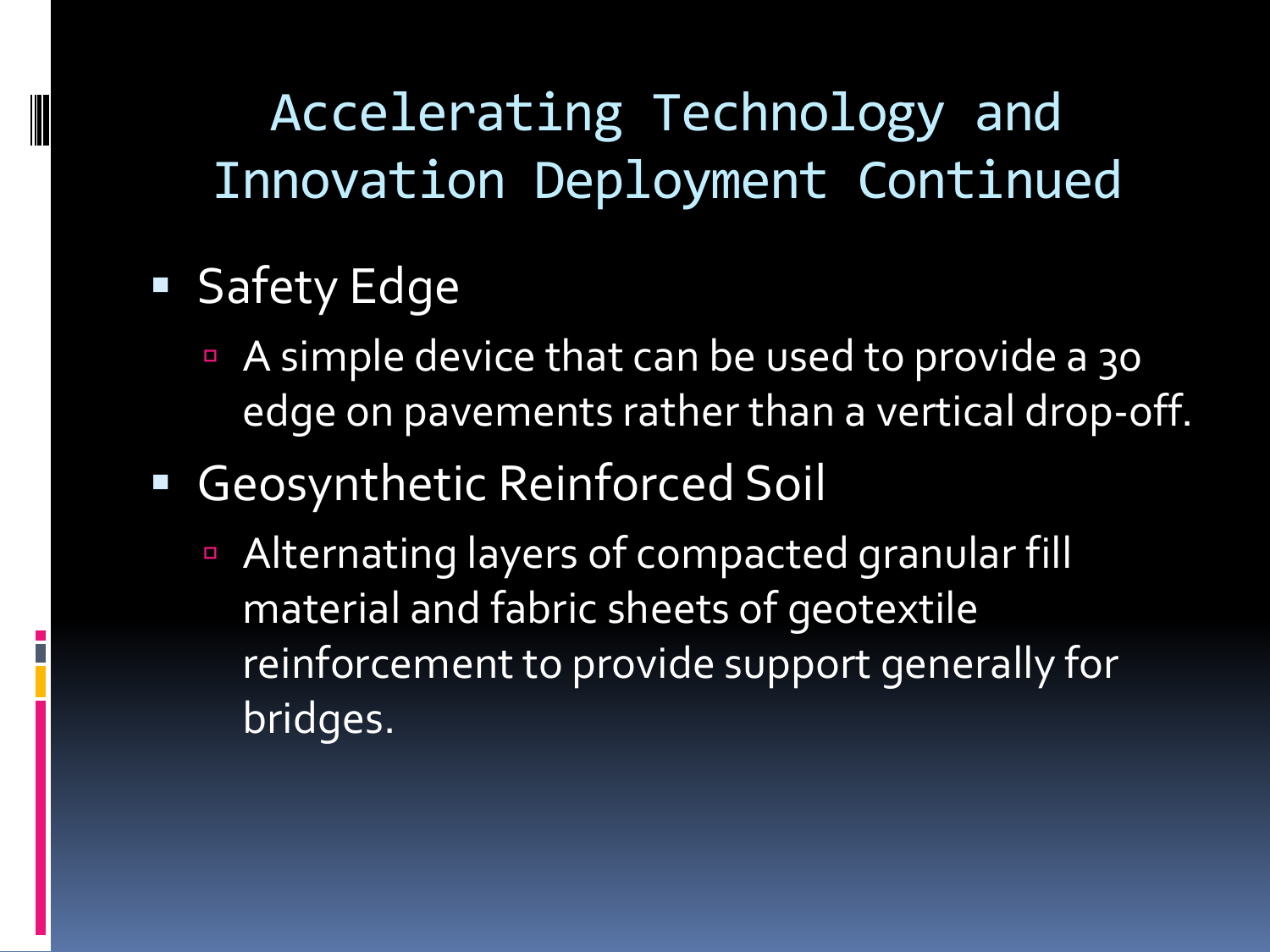### Pillar 2

### Shortening Project Delivery Toolkit

- **Planning and Environmental Linkages**
- Legal Sufficiency Enhancements
- **Expanding Use of Programmatic Agreements**
- Use of In-Lieu Fee and Mitigation Banking
- **Example 2** Clarifying the Scope of Preliminary Design
- **Flexibilities in Right of Way**

- **Flexibilities in Utility Accommodation and** Relocation
- **Enhanced Technology Assistance on Delayed** EISs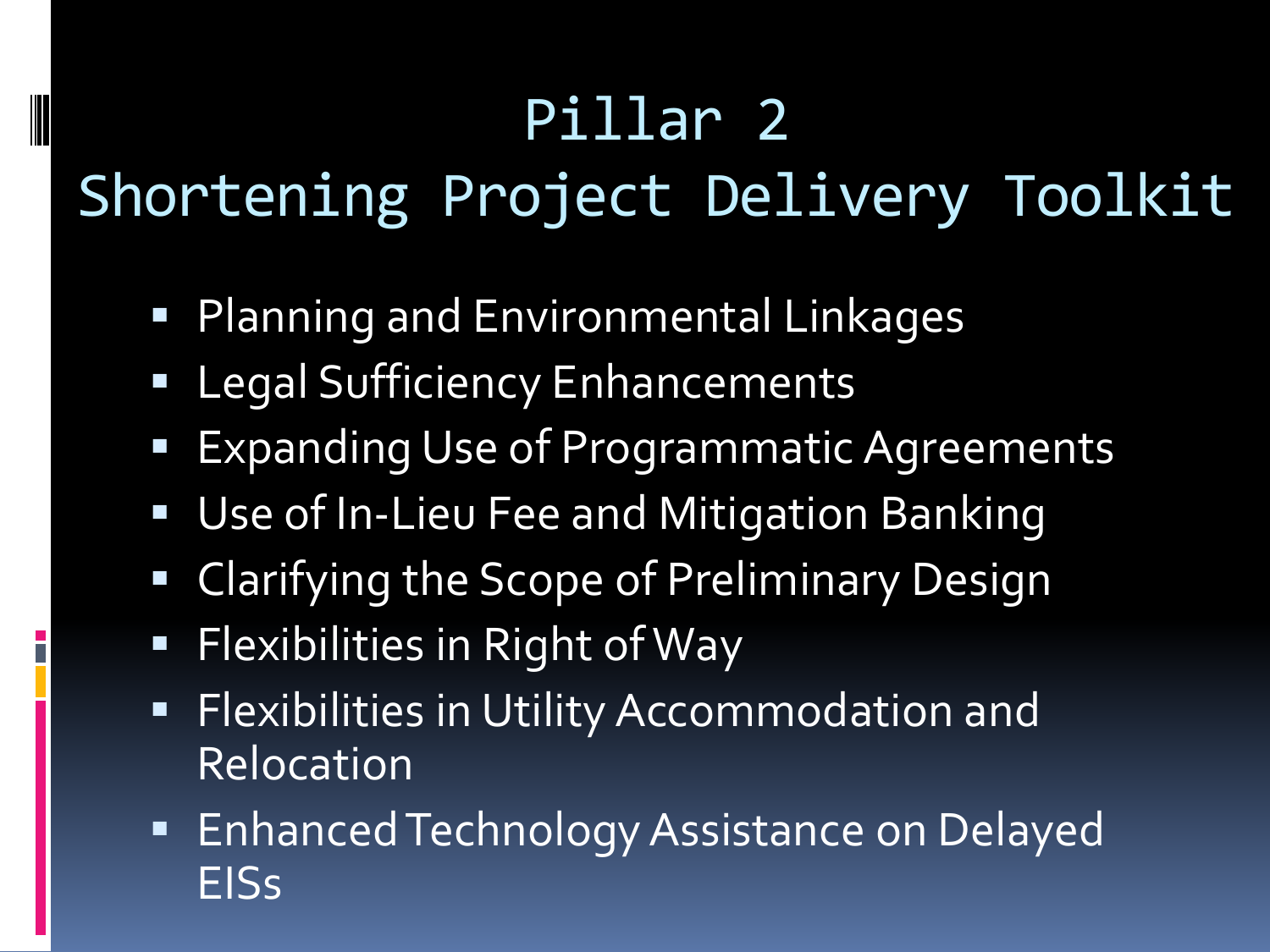#### Shortening Project Delivery Toolkit

- **Planning and Environmental Linkages** 
	- **Incorporates decision made during the planning** process into environmental documents.

#### **Example 2 Legal Sufficiency Enhancements**

- **EX Consultation with FHWA attorneys at early project** decision points to help and avoid problems.
- Expanding Use of Programmatic Agreements
	- **Expanded use of programmatic agreements to** avoid, minimize and mitigate projects impacts and speed project delivery.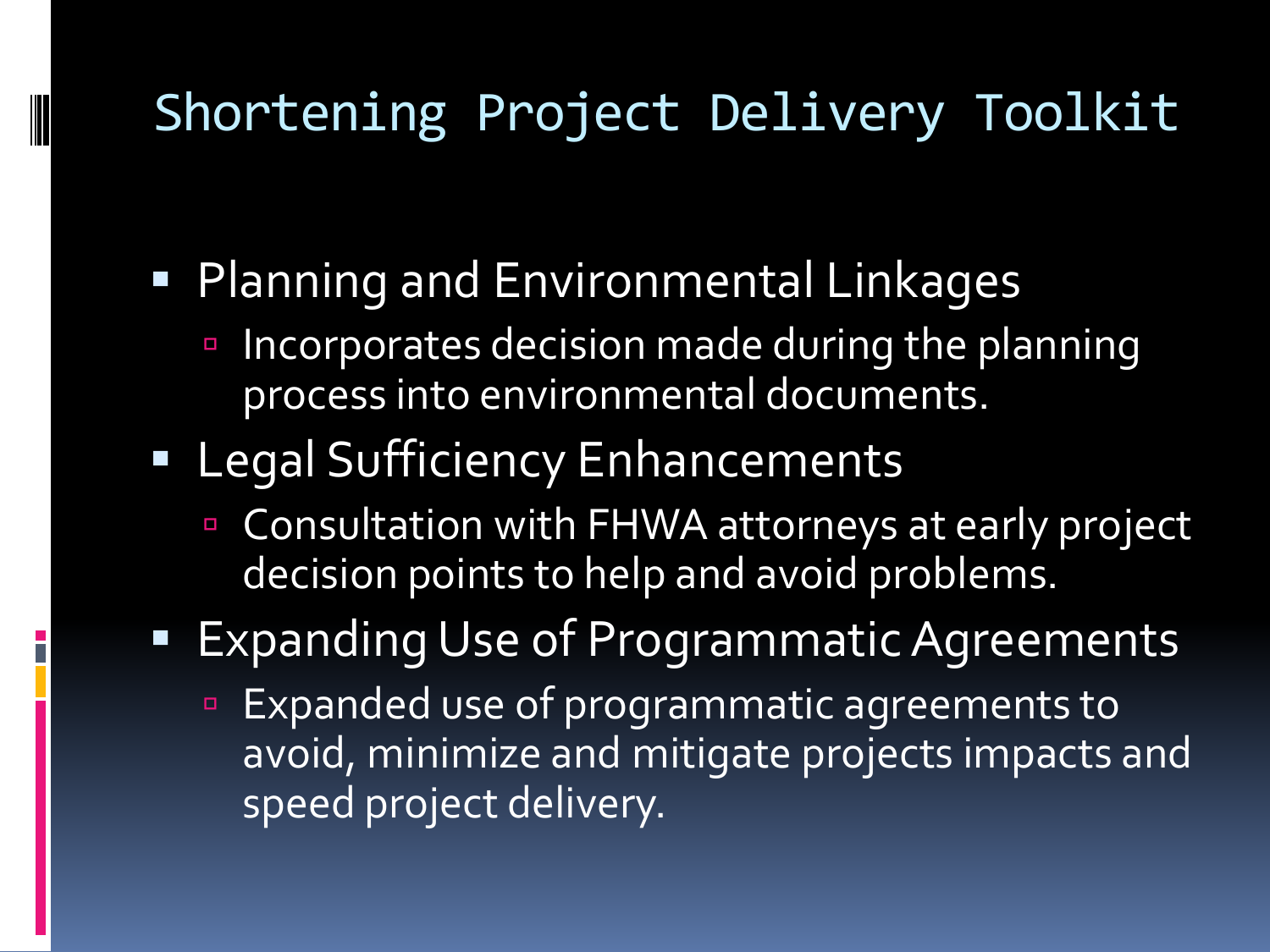### Shortening Project Delivery Toolkit Continued

**Use of In-Lieu Fee and Mitigation Banking** 

- **Expanded use of in-lieu fees and mitigation** banking as allowed under federal and States laws and court decisions to expedite project delivery.
- **Example 3 In the Scope of Preliminary Design** 
	- Better definition of projects objectives at an earlier stage of project delivery.
- **Flexibilities in Utility Accommodation and** Relocation
	- **Better us of flexibilities already provided for in** statue to expedite ROW activities with other project actions.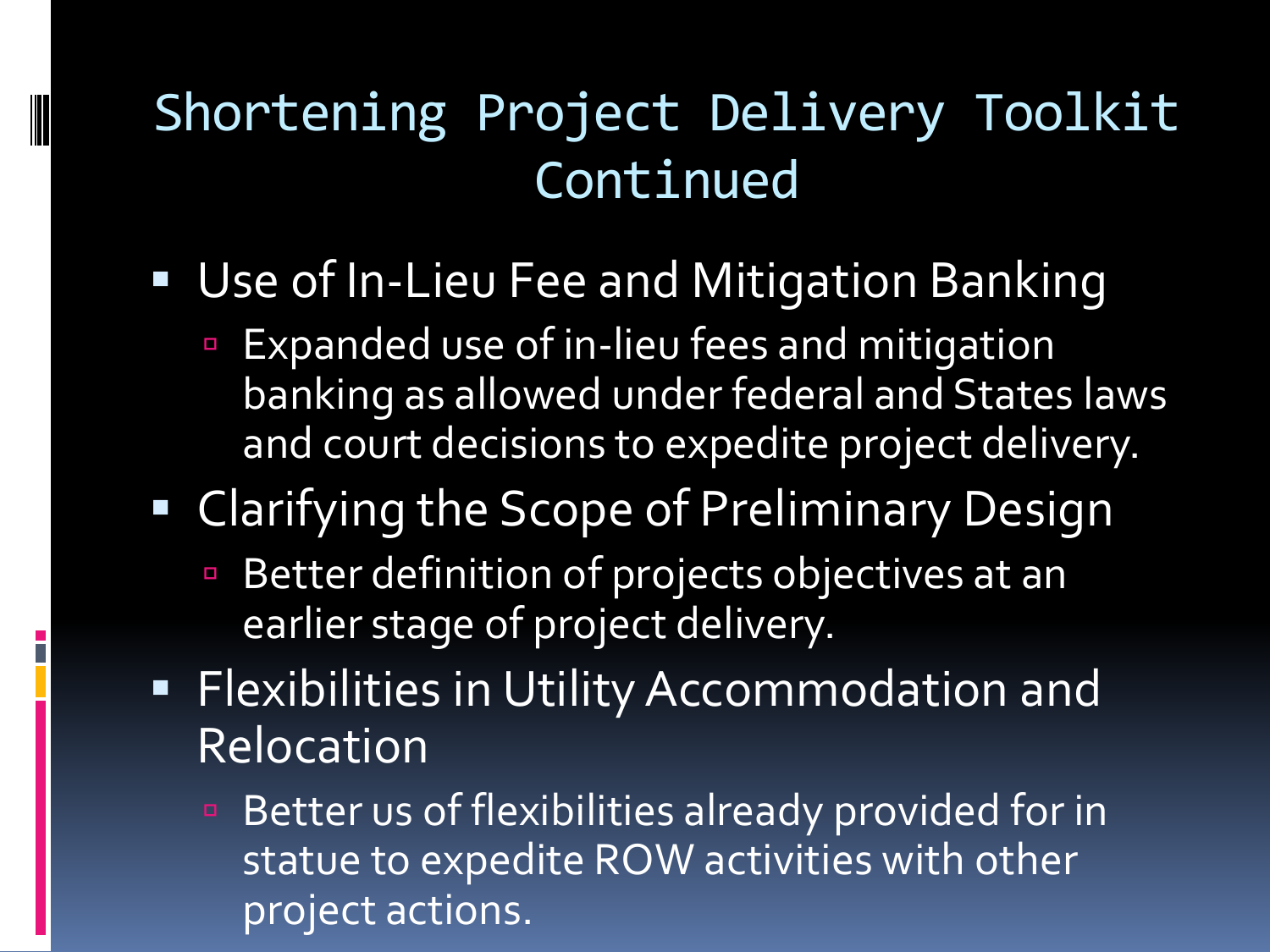### Shortening Project Delivery Toolkit Continued

**Flexibilities in Utility Accommodation and** Relocation

- **Reduce conflicts between transportation agencies** and utility companies through better coordination
- **Enhanced Technical Assistance on Delayed** EIS's
	- **Providing enhanced FHWA technical assistance** when encountering major challenges on ongoing Environmental Impact Statements.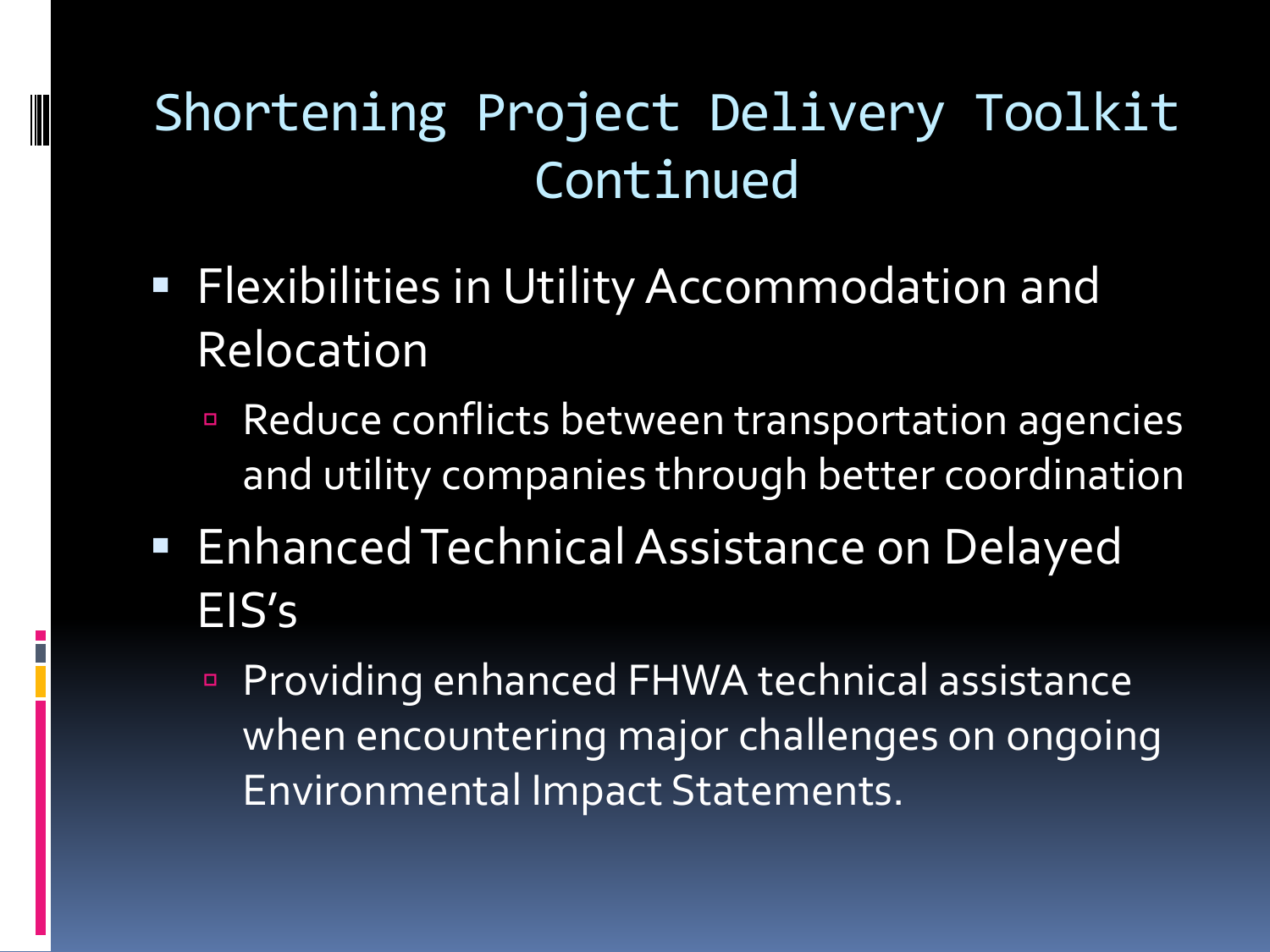## Pillar 3 Accelerated Project Delivery Methods

**Design Build** 

**Example 2 Construction Manager / General Contractor**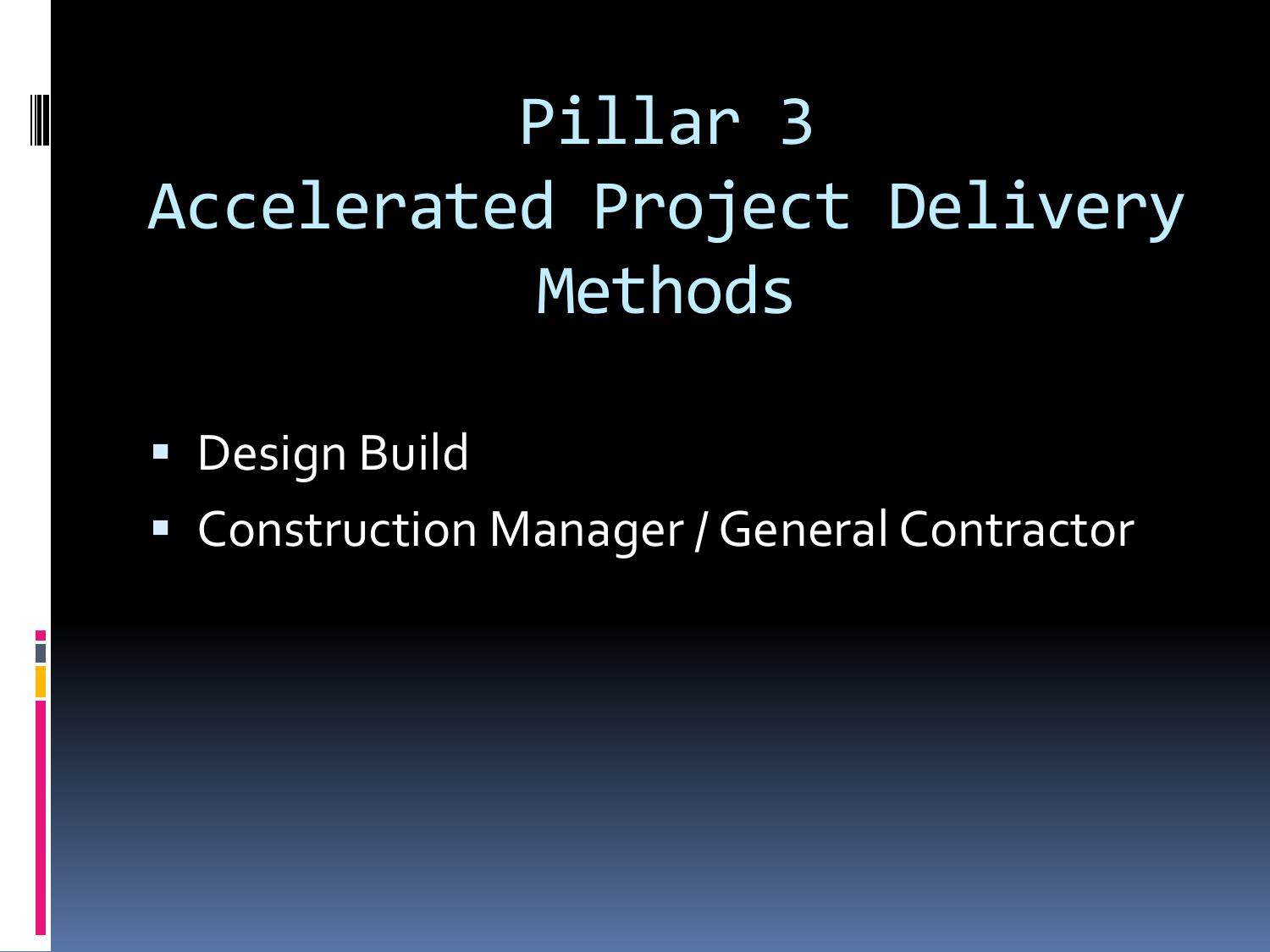#### Accelerating Project Delivery Methods

- **Design Build**
- Construction Manager/General Contractor
	- Hiring either a general contractor or design firm to serve as construction manager placing responsibilities for design reviews, design modifications, system integration, and construction with a single contractor. Public transportation agencies remain involved to assist in assigning task.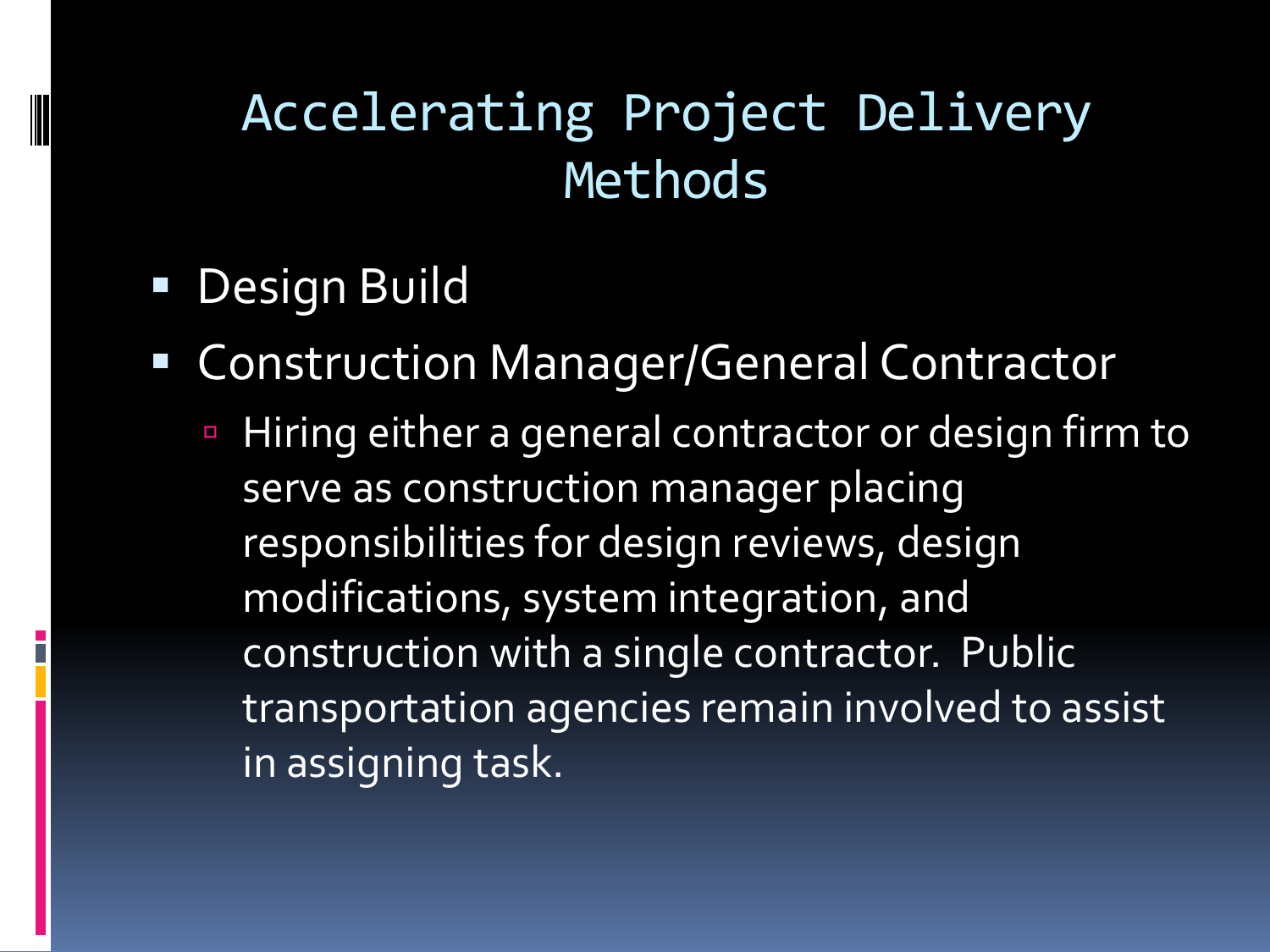### EDC – The Arizona Connection

- EDC Summit Held in Sacramento California, 14 Representatives From Arizona Attended Summit.
- Arizona EDC Kickoff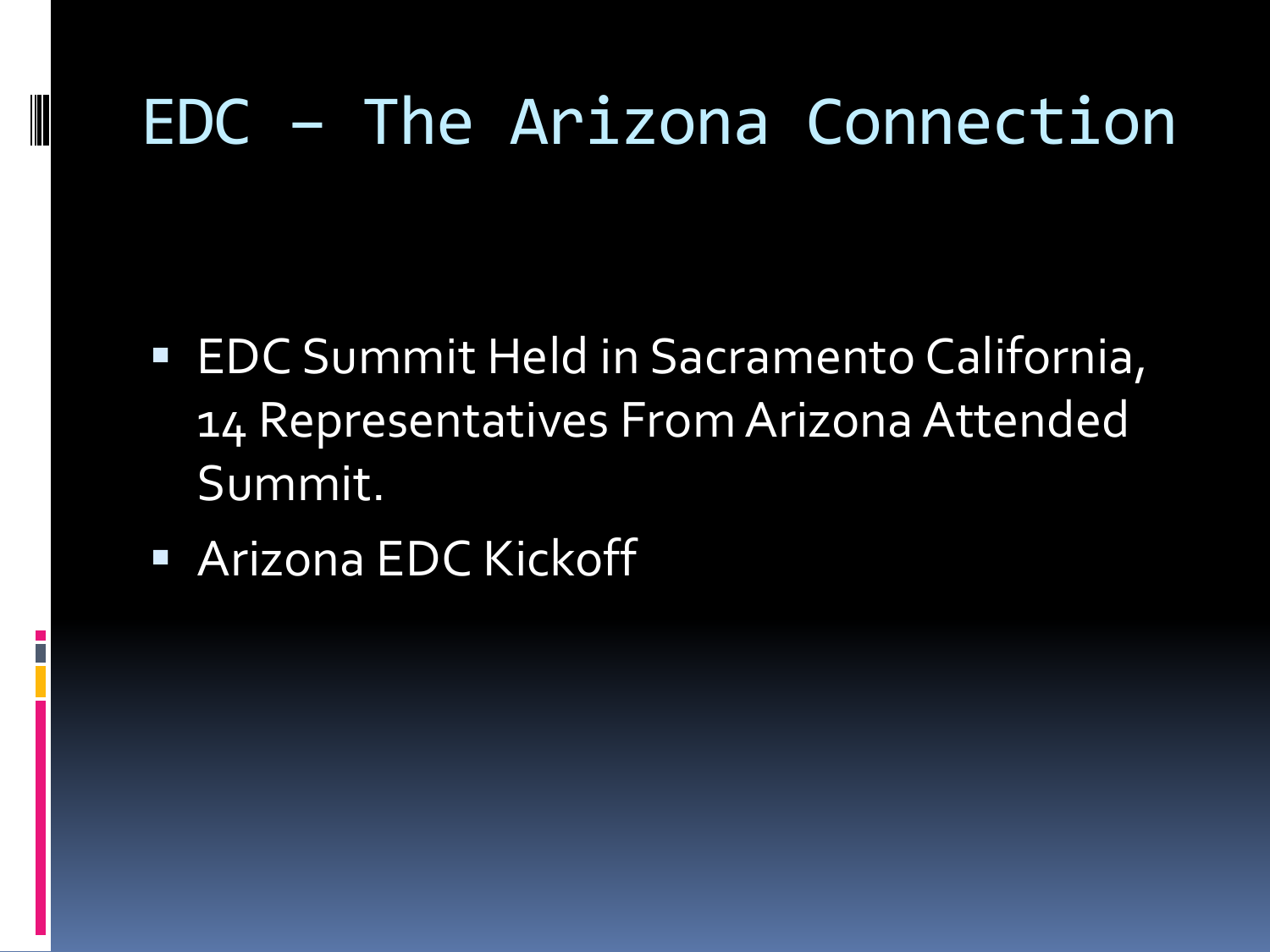### EDC Summit - Sacramento

- 10 EDC summits held across the country
- **EDC** summit for Arizona was held in Sacramento and included the states of Arizona, California, Nevada, and Hawaii and the territory of Guam
- One and a half day long with the purpose bringing states, resource agencies, and industry partners up to speed on the EDC initiatives.
- 16 attended from Arizona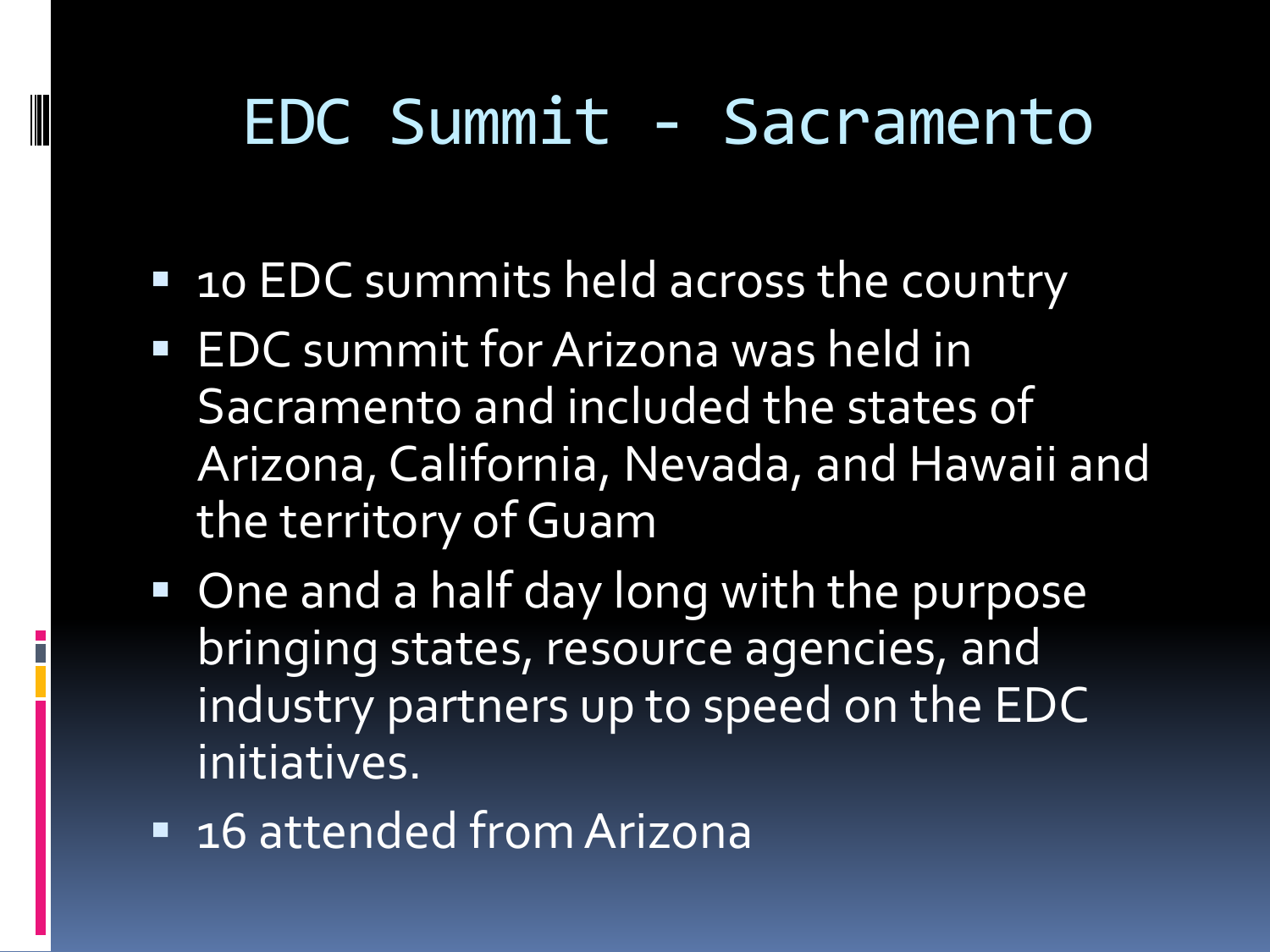## Arizona EDC Kickoff

- **Bring together FHWA and State EDC champions** (champions assigned to each EDC initiative by Arizona's EDC delegation at the summit) state resource agencies and industry partners to bring them up to speed on the EDC initiatives
- Develop baseline assessments for each initiative (the status of the various EDC initiatives in Arizona)
- **Prioritize which EDC initiative will be addressed** first.
- **If** Identify next steps.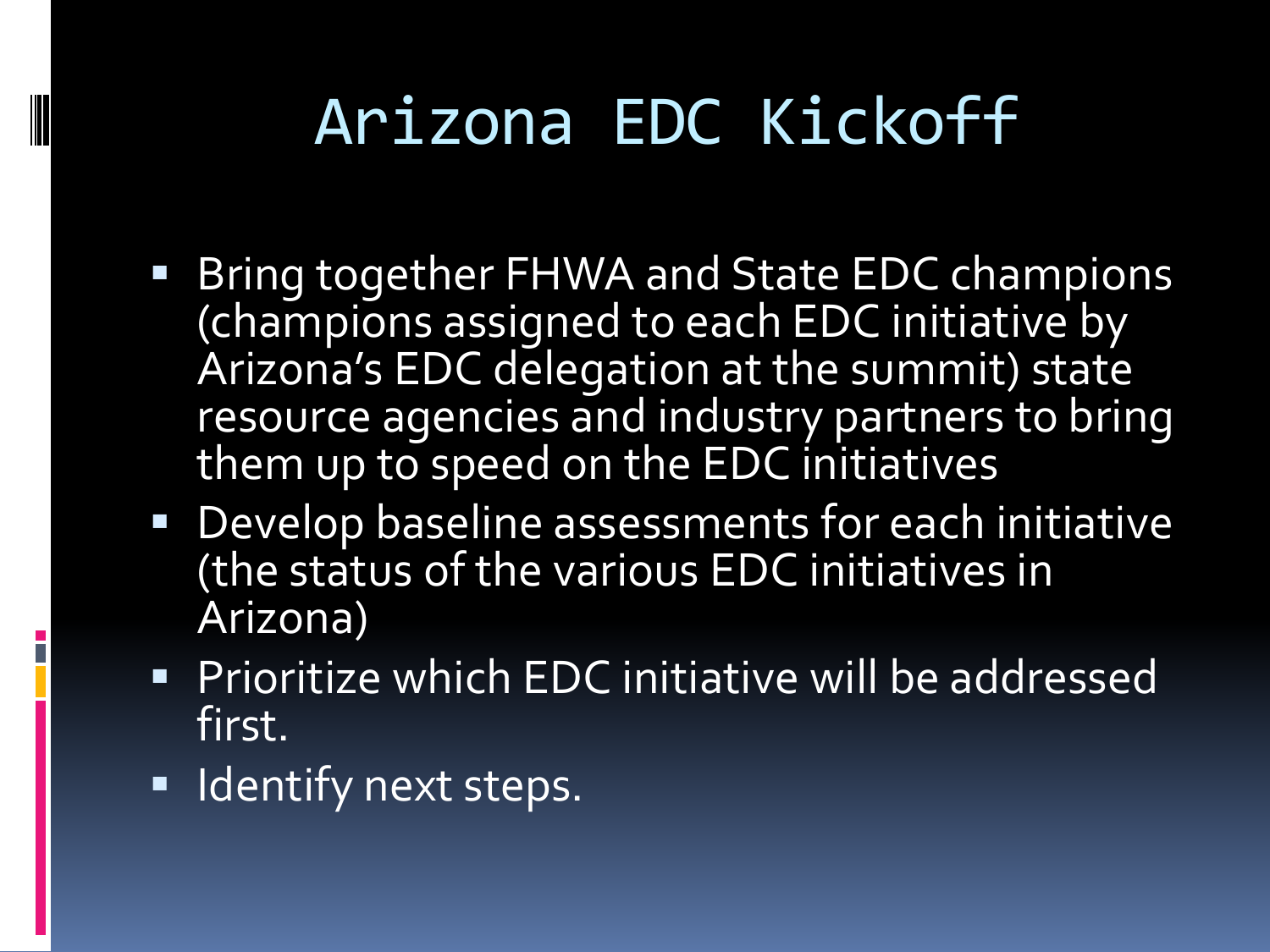### Next Steps

- Continue using these and other techniques to accelerate both project development and construction.
- **Additional information and training on the** EDC initiatives for states and partners. The initial training will be in the form of a series of webinars.
- **Implementation of as many of these** initiatives as practical here in Arizona.